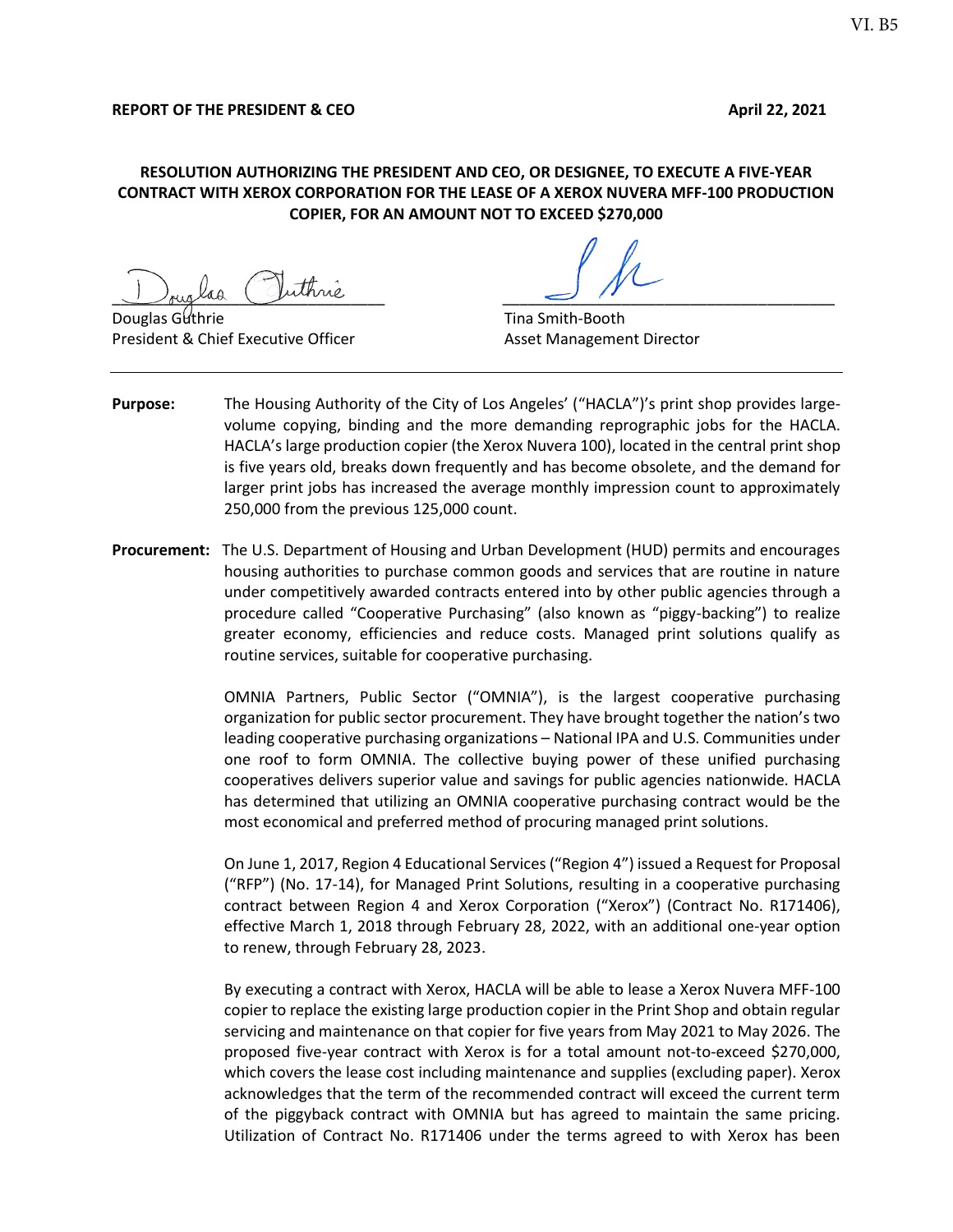determined both efficient and economical and harnesses the purchasing power of OMNIA.

## **Vision Plan: PATHWAYS Strategy #7: Identify opportunities to reduce operating and administrative costs so that scarce resources are maximized.**

The goal of this contract is to reduce the Department's operating costs by shifting their duplicating operations to the mailroom print shop and reduce the operating and maintenance expense. The updated Xerox equipment will improve the utilization of better technology to achieve optimal performance and time savings. In addition, Xerox will provide training on the operation and minor maintenance of the Nuvera MFF-100.

**Funding:** The Chief Administrative Officer confirms the following:

*Source of Funds*: The cost of managed print services is allocated to the various programs of the HACLA based on actual usage by each program and will therefore be funded through operating revenues from various programs.

*Budget and Program Impact*: These expenditures are included in the 2021 operating budgets of each program and will be budgeted as needed in subsequent years.

### **Environmental Review:** Not Applicable

**Section 3:** The Xerox contract is primarily an equipment lease with a minimal labor component that does not lend itself to traditional Section 3 hiring opportunities. Xerox does not expect any new jobs to be generated as a result of this contract. Moreover, this is a piggy-back contract, the terms of which have been previously negotiated. However, to support HACLA's Section 3 efforts, Xerox has proposed to contribute to the Authority's Section 3 Fund. The contribution funds will be used for scholarship purposes to HACLA's public housing residents.

> Xerox has been a staunch supporter of HACLA's Section 3 Scholarship program and to date has contributed over \$17,000 in scholarship funds via its other contracts with the Authority.

#### **Attachments:**

**1.** Resolution